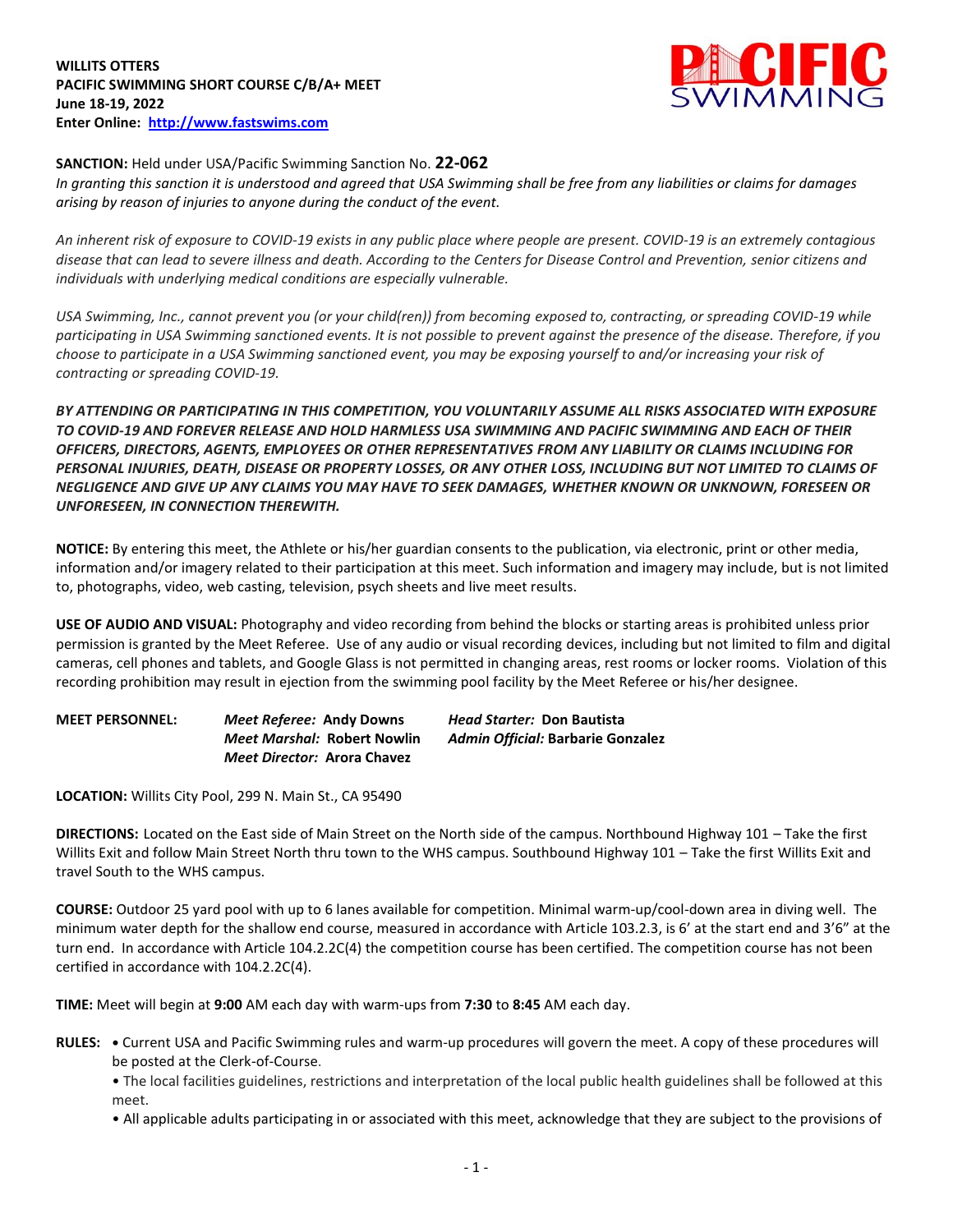the USA Swimming Minor Athlete Abuse Prevention Policy ("MAAPP"), and that they understand that compliance with the MAAPP policy is a condition of participation in the conduct of this competition.

- All events are timed finals.
- All events will swim fast to slow.
- Athletes may compete in **3** individual events plus relays per day.
- All Athletes ages 12 and under should complete competition within four (4) hours.
- Entries will be accepted until the number of splashes exceeds the estimated timeline, per the "Four-Hour Rule," based on the Athletes age and gender.
- **•** In the discretion of the Meet Referee events may be combined.
- **•** If local conditions warrant it the Meet Referee, with the concurrence of the Meet Director, may require a mandatory scratch down. Immediate cash refunds will be made for any mandatory scratches.
- **All Coaches and Officials must wear their USA Swimming membership cards in a visible manner.**

**UNACCOMPANIED ATHLETES:** Any USA Swimming Athlete-Member competing at the meet must be accompanied by a USA Swimming Member-Coach for the purposes of Athlete supervision during warm-up, competition and warm-down. If a Coach-Member of the Athlete's USA Swimming Club does not attend the meet to serve in said supervisory capacity, it is the responsibility of the Athlete or the Athlete's legal guardian to arrange for supervision by a USA Swimming Member-Coach. The Meet Director or Meet Referee may assist the Athlete in making arrangements for such supervision; however, it is recommended that such arrangements be made in advance of the meet by the Athlete's USA Swimming Club Member-Coach.

**RACING STARTS:** Athletes must be certified by a USA Swimming member-coach as being proficient in performing a racing start or must start the race in the water. It is the responsibility of the Athlete or the Athlete's legal guardian to ensure compliance with this requirement.

**RESTRICTIONS:** • Smoking and the use of other tobacco products is prohibited on the pool deck, in the locker rooms, in spectator

seating, on standing areas and in all areas used by Athletes, during the meet and during warm-up periods.

- Sale and use of alcoholic beverages is prohibited in all areas of the meet venue.
- No glass containers are allowed in the meet venue.
- No propane heater is permitted except for snack bar/meet operations.
- All shelters must be properly secured.
- Deck Changes are prohibited.

• Destructive devices, to include but not limited to, explosive devices and equipment, firearms (open or concealed), blades, knives, mace, stun guns and blunt objects are strictly prohibited in the swimming facility and its surrounding areas. If observed, the Meet Referee or his/her designee may ask that these devices be stored safely away from the public or removed from the facility. Noncompliance may result in the reporting to law enforcement authorities and ejection from the facility. Law enforcement officers (LEO) are exempt per applicable laws.

 Operation of a drone, or any other flying apparatus, is prohibited over the venue (pools, Athlete/Coach areas, Spectator areas and open ceiling locker rooms) any time Athletes, Coaches, Officials and/or Spectators are present.

**ELIGIBILITY:** • Athletes must be current members of USA Swimming and enter their name and registration number on the meet entry card as they are shown on their Registration Card. If this is not done, it may be difficult to match the Athlete with the registration and times database. The meet host will check all Athlete registrations against the SWIMS database and if not found to be registered, the Meet Director shall accept the registration at the meet (a \$10 surcharge will be added to the regular registration fee). Duplicate registrations will be refunded by mail.

• Athletes in the "A" Division must have met at least USA Swimming Motivational "A" minimum time standard. Athletes in the "B" Division must have met at least the listed "B" minimum time standard. All entry times slower than the listed "B" time standard will be in the "C" Division.

• Entries with **"NO TIME" will be ACCEPTED (Exception – 500y Freestyle. See Order of Events for time standard)**

• Entry times submitted for this meet may be checked against a computer database and may be changed in accordance with Pacific Swimming Entry Time Verification Procedures.

• Athletes with a disability are welcome to attend this meet and should contact the Meet Director or Meet Referee regarding any special accommodations on entry times and seeding per Pacific Swimming policy.

• Athletes 18 years of age and older must comply with all Safe Sport Requirements, including completion of Athlete Protection Training.

• Athletes 19 years of age and over may compete in the meet for time only, no awards. Such Athletes must have met standards for the 17-18 age group.

• The Athlete's age will be the age of the Athlete on the first day of the meet.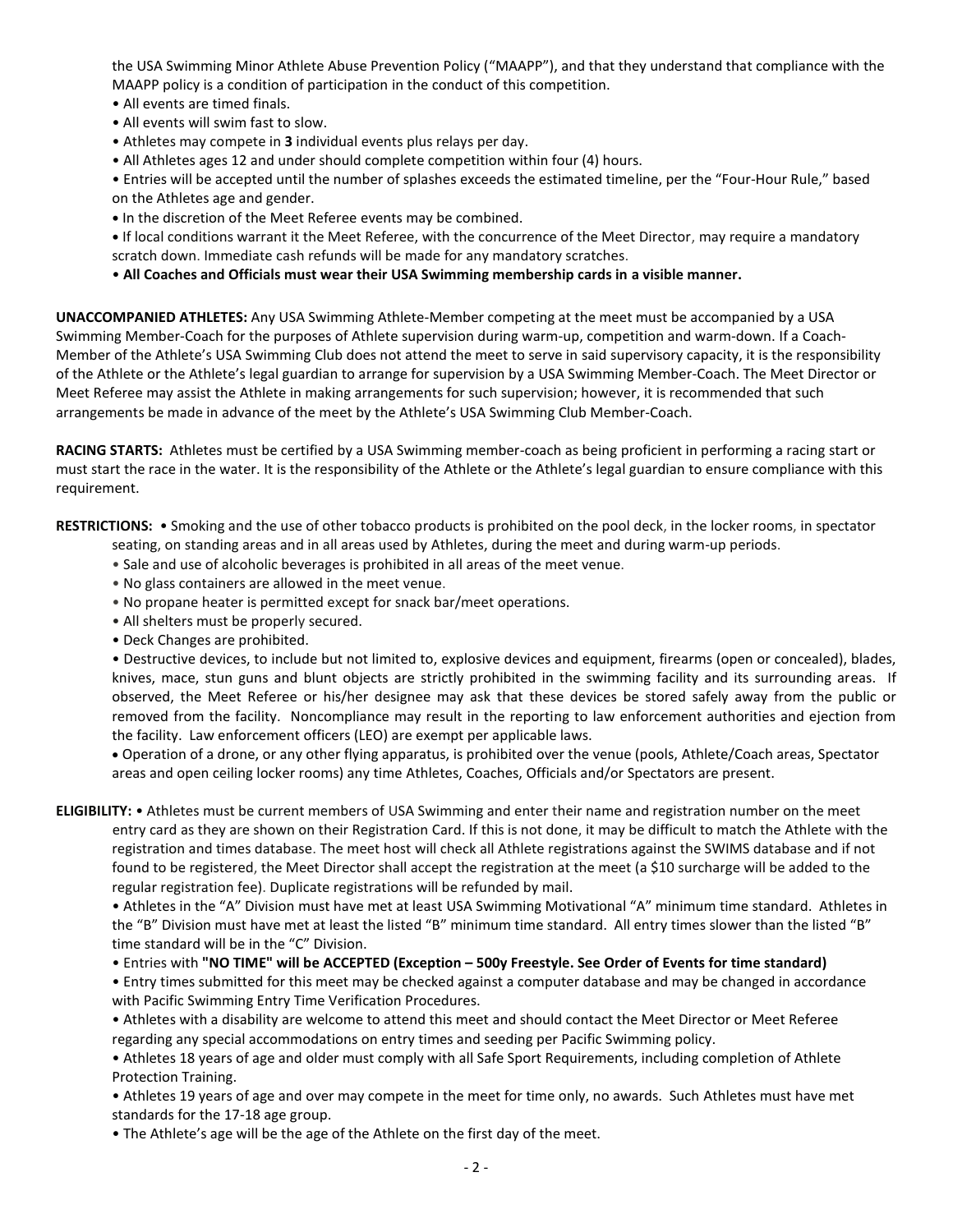**ENTRY FEES:** \$4.50 per event plus an \$8.00 participation fee per Athlete. Entries will be rejected if payment is not sent at time of request. No refunds will be made, except mandatory scratch downs.

**ONLINE ENTRIES:** To enter online go to **[www.fastswims.com](http://www.fastswims.com/)** to receive an immediate entry confirmation. This method requires payment by credit card. FastSwims charges a processing fee for this service, 6.5% of the total Entry Fees plus \$0.75 per transaction, regardless of number of Athletes. Please note that the processing fee is a separate fee from the Entry Fees. If you do not wish to pay the processing fee, enter the meet using a mail entry. Entering online is a convenience, is completely voluntary, and is in no way required or expected of an Athlete by Pacific Swimming. Online entries will be accepted through Wednesday, **June 8, 2022**.

**MAILED OR HAND DELIVERED ENTRIES**: Entries must be on the attached consolidated entry form. Forms must be filled out completely and printed clearly with Athlete's best time. Entries must be postmarked by midnight, Monday, **June 6, 2022** or hand delivered by 6:30 p.m. Wednesday, **June 8, 2022**. No late entries will be accepted. Requests for confirmation of receipt of entries should include a self-addressed envelope.

**Make check payable to**: **Willits Otters Mail entries to**: **Arora Chavez Hand deliver entries to: Arora Chavez (at the pool shack) PO BOX 1445 299 N. MAIN STREET**

 **WILLITS, CA 95490 WILLITS, CA 95490**

**CHECK-IN:** The meet will be deck seeded. Athletes must check-in at the Clerk-of-Course. No event shall be closed more than 30 minutes before the scheduled start of the session. Close of check-in for remaining events shall be no more than 60 minutes before the estimated time of the start of the first heat of the event. Athletes who do not check in will not be seeded in the event**.**

**SCRATCHES:** Any Athletes not reporting for or competing in an individual timed final event that they have checked in for shall not be penalized.

**AWARDS:** Individual events: Ribbons will be awarded to the 1st – 6th place finishers in the "A," "B" and "C" divisions, for each event and age group (6&U, 7-8, 9-10, 11-12, 13-14, 15-16, & 17-18.) Athletes 19 years of age and older will not receive awards. 'A' medals will be awarded to athletes with an entry time slower than 'A' achieving a USA-S Motivational 'A' time standard for the first time (8 & U. See Pacific Swimming website site for 'USA-S 'A' time standards. Relay events: Awards 1st through 3rd. Relays will be awarded as 10 & under, and 11-18. Athletes aged 19 and over will not be awarded. A "Team Spirit" award will also be given at the end of the meet on Sunday. Ribbons will be available for pickup by the coaches, or a team representative, the end of the meet. Awards will not be mailed, unless prior arrangements are made with the Meet Director.

**49er 200 Free T-Shirt Relay:** 49er Relay teams are any combination of gender whose ages total forty-nine or less. While there are no time standards for this event, it is a timed event. Heat winners will be determined by the fastest time in each heat. Each relay team will share one large size or bigger t-shirt with their team name on it for the relay. Each relay team provides their own t-shirt. The first person puts the t-shirt on. The lead athlete swims across the pool and back, and then exchanges the t-shirt on the deck with the next athlete, who does the same, and so on. The t-shirt must stay on for the entire time the athlete is in the water. Arms and hands must be seen outside of the sleeves of the t-shirt before the contestant may enter the water. No one may help the two team members exchange the t-shirt. The winning relay team in each heat receives the t-shirts from all other teams in their heat. All Relays will be deck seeded and entries must be received by the Clerk of Course at a time determined each day by the Referee.

**ADMISSION:** Free. A two-day program program will be available for \$5:00

**SNACK BAR & HOSPITALITY:** A snack bar will be available throughout the competition. Coaches and working Officials will be provided lunch. Hospitality will serve refreshments to timers and volunteers.

**MISCELLANEOUS:** No overnight parking is allowed. Facilities will not be provided after meet hours.

**CAMPING:** For additional information about on-site camping contact Arora Chavez at [chavezarora@gmail.com](mailto:chavezarora@gmail.com)

**MINIMUM OFFICIALS:** At least seven days prior to the start of the meet, meet management (Meet Director and/or Meet Referee) shall contact a representative from each club participating in the meet, and provide a preliminary inventory of the officials that club is required to provide for each session. Each club shall, by the start of the meet, provide to the Meet Director or designee a list of Officials who have agreed to represent that club during each session of the meet. At the meet, meet management shall conduct an inventory of officials, and shall compare the number of athletes entered in each session by each club with the number of officials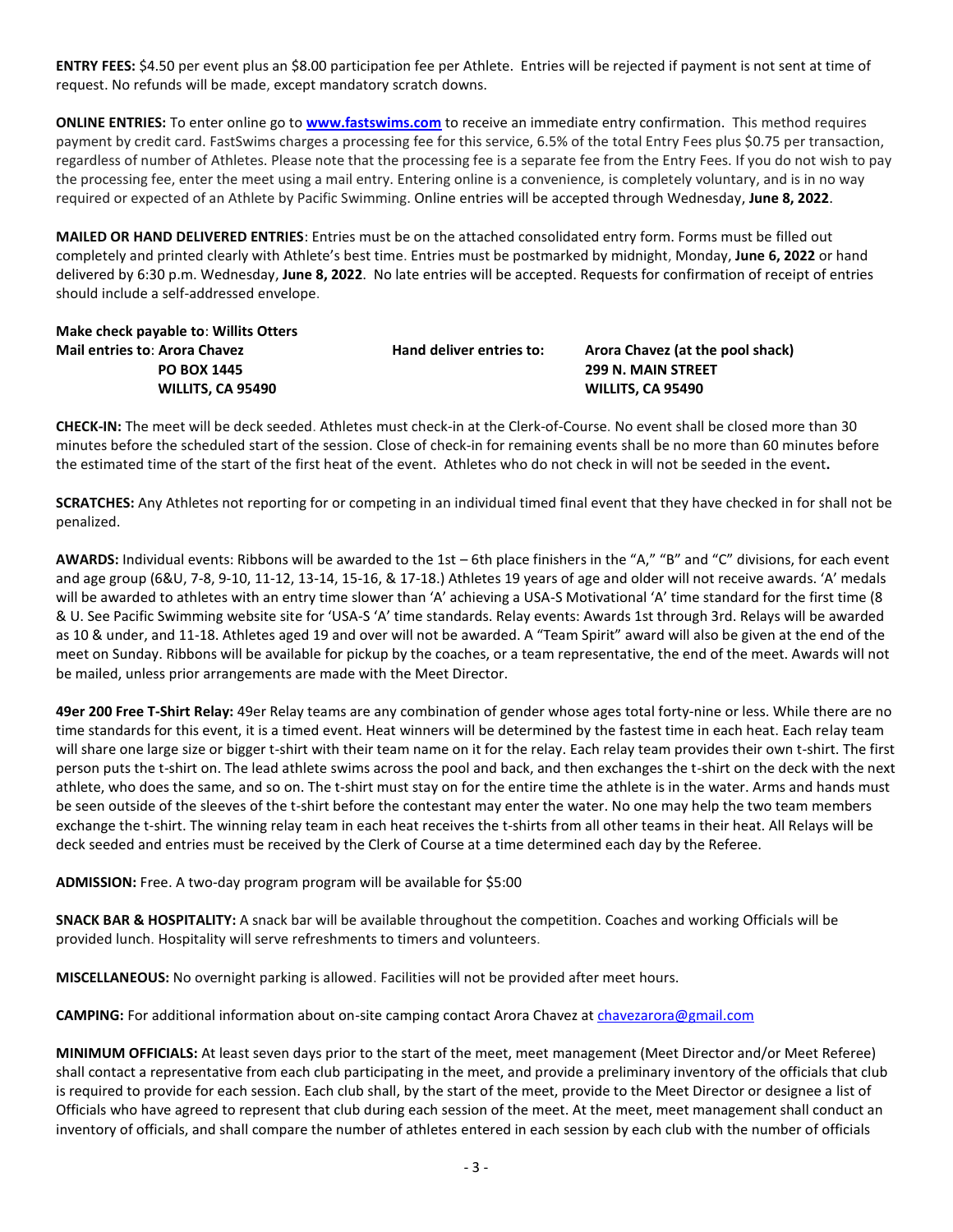present representing each club. If meet management certifies that a club has not provided sufficient officials for any session of the meet in accordance with the table below, excluding finals in a prelims and finals meet, the club shall be fined \$100 per missing official per session of the meet. Club athletes entered in session Trained and carded officials required.

| <b>Club Athletes entered in session</b> | <b>Trained and carded Officials requested</b> |
|-----------------------------------------|-----------------------------------------------|
| $1 - 10$                                |                                               |
| $11 - 25$                               |                                               |
| 26-50                                   |                                               |
| 51-75                                   |                                               |
| 76-100                                  |                                               |
| 100 or more                             |                                               |

\*Zone 3 shall include assigned and working Colorado, Intermediary/ Chief Timing Judge, and Computer operator in the count of officials for a session although these positions are not carded. Clubs may use officials "borrowed" from other clubs, or unattached officials at the meet who agree, to fulfill their obligation under the rule.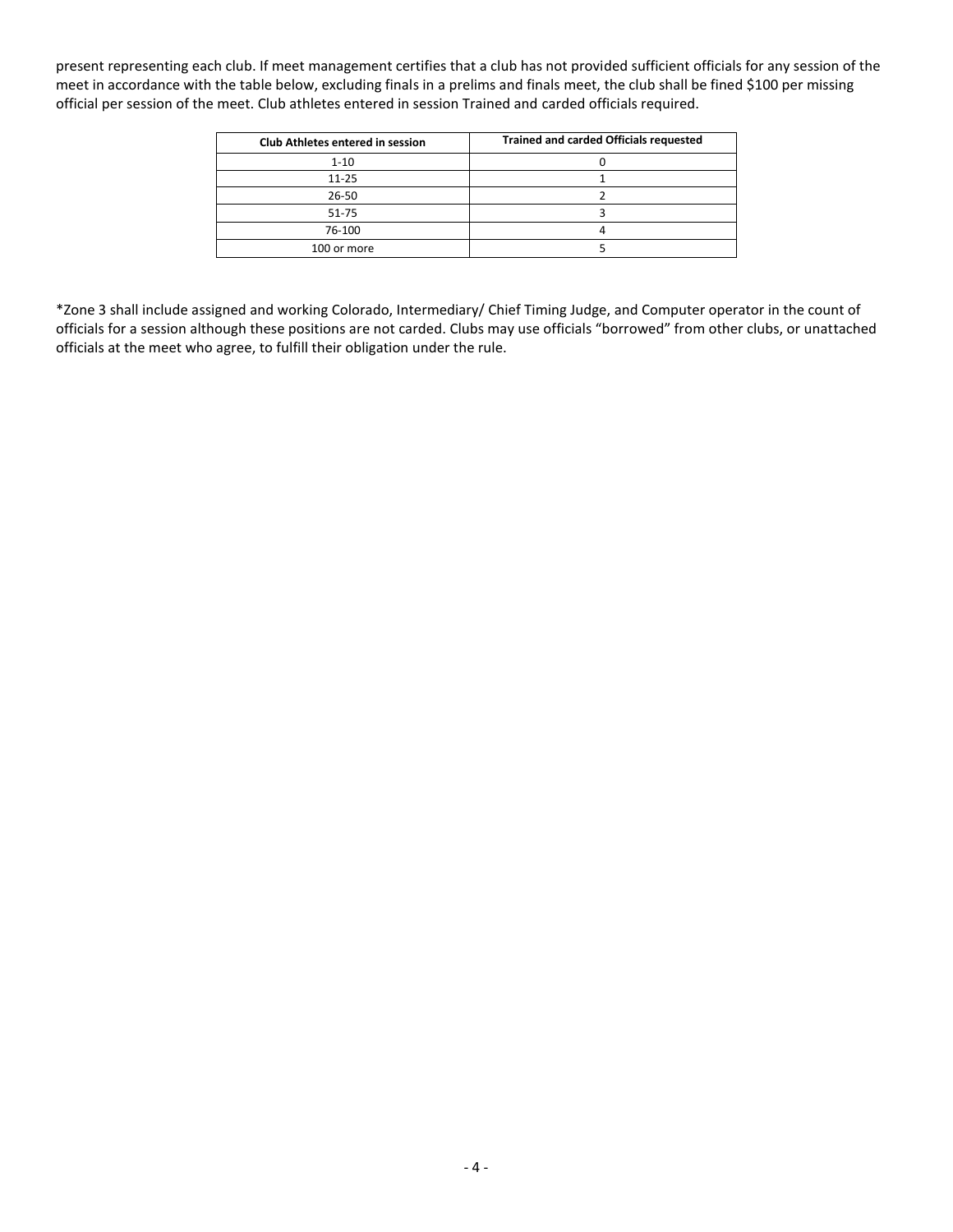## **EVENT SUMMARY**

| <b>SATURDAY</b> |            |            |          |                      |              |            |  |  |  |  |
|-----------------|------------|------------|----------|----------------------|--------------|------------|--|--|--|--|
| 8 & Under       | 10 & Under | 12 & Under | $9 - 12$ | <b>11 &amp; Over</b> | 13-18        | Open       |  |  |  |  |
| 25 BR           | 100 MED-R  | 100 BK     |          | 200 MED-R            | 200 FR       | 49er Relay |  |  |  |  |
| 25 BK           |            | 50 BR      |          |                      | 100 BK       |            |  |  |  |  |
|                 |            | 100 FR     |          |                      | 200 BR       |            |  |  |  |  |
|                 |            | 50 FL      |          |                      | 200 FL       |            |  |  |  |  |
|                 |            | 100 IM     |          |                      | <b>50 FR</b> |            |  |  |  |  |
|                 |            |            |          |                      | 200 IM       |            |  |  |  |  |

|                   |            |            | <b>SUNDAY</b> |                      |           |        |
|-------------------|------------|------------|---------------|----------------------|-----------|--------|
| <b>8 &amp; UN</b> | 10 & Under | 12 & Under | $9-12$        | <b>11 &amp; Over</b> | $13 - 18$ | Open   |
| <b>25 FL</b>      | 100 FR-R   | 200 FR     | 100 FL        | 200 FR-R             | 100 FR    | 500 FR |
| 25 FR             |            | 50 BK      | 100 BR        |                      | 100 FL    |        |
|                   |            | 50 FR      |               |                      | 200 BK    |        |
|                   |            |            |               |                      | 100 BR    |        |

## **ORDER OF EVENTS**

|                | <b>SATURDAY - JUNE 18, 2022</b> |               |               | <b>SUNDAY - JUNE 19, 2022</b> |
|----------------|---------------------------------|---------------|---------------|-------------------------------|
| <b>EVENT#</b>  | <b>EVENT</b>                    | <b>EVENT#</b> | <b>EVENT#</b> | <b>EVENT</b>                  |
| 1              | 13-18 200 Free                  | 2             | 33            | 13-18 100 Free                |
| 3              | 12 & Under 100 Back             | 4             | 35            | 12 & Under 200 Free           |
| 5              | 13-18 100 Back                  | 6             | 37            | 13-18 100 Fly                 |
| $\overline{7}$ | 12 & Under 50 Breast            | 8             | 39            | 12 & Under 50 Back            |
| 9              | 13-18 200 Breast                | 10            | 41            | 9-12 100 Fly                  |
| 11             | 8 and Under 25 Breast           | 12            | 43            | 8 & Under 25 Fly              |
| 13             | 12 & Under 100 Free             | 14            | 45            | 9-12 100 Breast               |
| 15             | 11 & over 200 Med-Relay         | 16            | 47<br>8:26.09 | Open 500 Free<br>Minimum Time |
| 17             | 10 & Under 100 Med-Relay        | 18            | 49            | 13-18 200 Back                |
| 19             | 13-18 200 Fly                   | 20            | 51            | 12 & Under 50 Free            |
| 21             | 12 and Under 50 Fly             | 22            | 53            | 13-18 100 Breast              |
| 23             | 13-18 50 Free                   | 24            | 55            | 8 & Under 25 Free             |
| 25             | 8 & Under 25 Back               | 26            | 57            | 10 & Under 100 Free Rela      |
| 27             | 13-18 200 IM                    | 28            | 59            | 11 & Over 200 Free Relay      |
| 29             | 12 & Under 100 IM               | 30            |               |                               |
| 31             | 49er 200 Mixed Free Relay       | $-$           |               |                               |

|                | <b>SATURDAY - JUNE 18, 2022</b> |                | <b>SUNDAY - JUNE 19, 2022</b> |                               |               |
|----------------|---------------------------------|----------------|-------------------------------|-------------------------------|---------------|
| <b>EVENT#</b>  | <b>EVENT</b>                    | <b>EVENT#</b>  | <b>EVENT#</b>                 | <b>EVENT#</b>                 |               |
| 1              | 13-18 200 Free                  | $\overline{2}$ | 33                            | 13-18 100 Free                | 34            |
| 3              | 12 & Under 100 Back             | 4              | 35                            | 12 & Under 200 Free           | 36            |
| 5              | 13-18 100 Back                  | 6              | 37                            | 13-18 100 Fly                 | 38            |
| $\overline{7}$ | 12 & Under 50 Breast            | 8              | 39                            | 12 & Under 50 Back            | 40            |
| 9              | 13-18 200 Breast                | 10             | 41                            | 9-12 100 Fly                  | 42            |
| 11             | 8 and Under 25 Breast           | 12             | 43                            | 8 & Under 25 Fly              | 44            |
| 13             | 12 & Under 100 Free             | 14             | 45                            | 9-12 100 Breast               | 46            |
| 15             | 11 & over 200 Med-Relay         | 16             | 47<br>8:26.09                 | Open 500 Free<br>Minimum Time | 48<br>8:16.69 |
| 17             | 10 & Under 100 Med-Relay        | 18             | 49                            | 13-18 200 Back                | 50            |
| 19             | 13-18 200 Fly                   | 20             | 51                            | 12 & Under 50 Free            | 52            |
| 21             | 12 and Under 50 Fly             | 22             | 53                            | 13-18 100 Breast              | 54            |
| 23             | 13-18 50 Free                   | 24             | 55                            | 8 & Under 25 Free             | 56            |
| 25             | 8 & Under 25 Back               | 26             | 57                            | 10 & Under 100 Free Relay     | 58            |
| 27             | 13-18 200 IM                    | 28             | 59                            | 11 & Over 200 Free Relay      | 60            |

Use the following URL to find the time standards: <http://www.pacswim.org/swim-meet-times/standards>